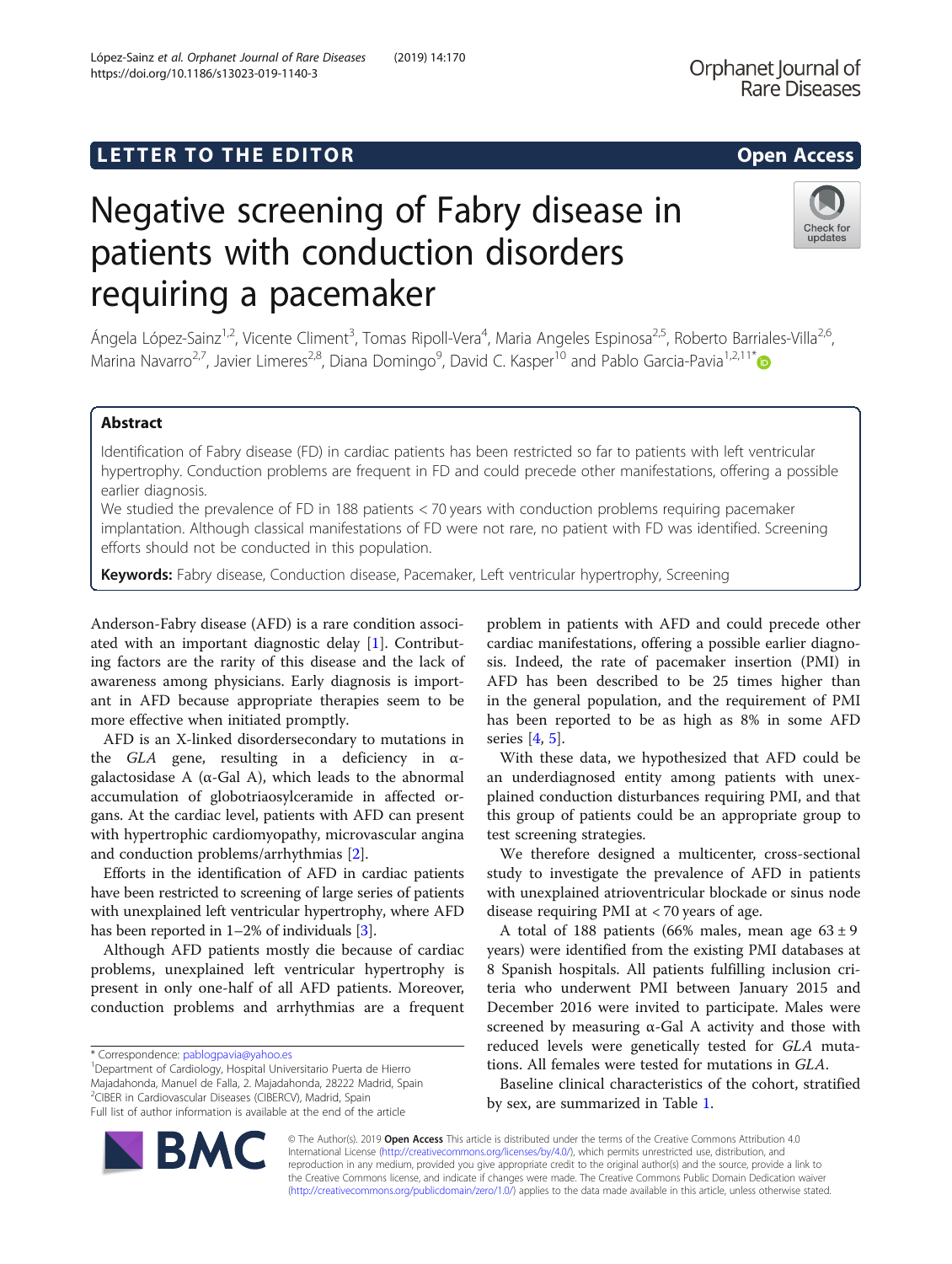|                                            | Total $(n = 188)$ | Males ( $n = 124$ ) | Females ( $n = 64$ ) |
|--------------------------------------------|-------------------|---------------------|----------------------|
| Age at pacemaker implantation, years       | $63 \pm 9$        | $64 \pm 7$          | $62 \pm 8$           |
| Medical history of neuropathy, n (%)       | 5(3)              | 4(3)                | 1(2)                 |
| Medical history of renal impairment, n (%) | 24 (13)           | 20(16)              | 4(6)                 |
| Medical history of stroke, n (%)           | 24(13)            | 19(15)              | 5(8)                 |
| Family history of SCD, n (%)               | 14(7)             | 8(7)                | 6(9)                 |
| Family history of HCM, n (%)               | 2(1)              | 1(1)                | 1(2)                 |
| Family history PMI, n (%)                  | 27(14)            | 18(15)              | 9(14)                |
| Syncope, n (%)                             | 73 (39)           | 45 (36)             | 28 (44)              |
| Serum creatinine (mg/dl)                   | $1.03 \pm 0.46$   | $1.08 \pm 0.44$     | $0.94 \pm 0.49$      |
| PR interval, ms                            | $189 \pm 0.44$    | $191 \pm 57$        | $186 \pm 443$        |
| QRS interval, ms                           | $116 \pm 28$      | $120 \pm 27$        | $109 \pm 286$        |
| LVH in ECG, $n$ $(\%)$                     | 40 (21)           | 32(26)              | 8(13)                |
| Interventricular septum, mm                | $12 \pm 3$        | $12 \pm 3$          | $11 \pm 3$           |
| LVEF, n (%)                                | $60 \pm 10$       | $59 \pm 11$         | $63 \pm 8$           |
| a-Gal activity, µmol/L/h                   | $3.8 \pm 1.7$     | $3.9 \pm 1.7$       | $3.6 \pm 1.6$        |

<span id="page-1-0"></span>Table 1 Baseline characteristics of patients with unexplained conduction disorders and who underwent pacemaker implantation screened for AFD stratified by sex

α-Gal A α-galactosidase A, HCM hypertrophic cardiomyopathy, LVH left ventricular hypertrophy, LVEF left ventricular ejection fraction, PMI pacemaker insertion, SCD sudden cardiac death

Almost one-third of our cohort presented evidence of echocardiographic alterations. Left ventricular hypertrophy on echocardiogram  $(\geq 12 \text{ mm})$  was found in 46% of patients. ECG signs compatible with AFD, including prolonged PR interval or left ventricle hypertrophy, were not infrequently reported (30 and 22%, respectively). Regarding other non-cardiac classical findings related to AFD, 17% of the patients showed some degree of renal impairment (defined as a glomerular filtration < 50 mL/  $\text{min}/1.73 \text{m}^2$ ), and 3% reported neuropathic disease.

From the 188 patients with conduction problems undergoing PMI screened for AFD, we failed to find any patient with the condition. The mean α-Gal A enzyme activity in males was  $3.8 \pm 1.7 \mu m o l/L/h$ , more than threefold higher than the normal cut-off value  $(1.2 \mu \text{mol/L/h})$ . A total of 75 individuals  $(11 \text{ males and}$ 64 females) were genetically tested for mutations in the GLA gene. Genetic variants associated with low  $\alpha$ -Gal A enzyme activity that are considered to be polymorphisms (e.g.,p.D313Y) were present in 1 female but no patient had a pathogenic mutation.

Reasons for the negative results of the AFD screening in this population could include relative younger age and absence of prolonged QRS interval in some of the patients studied. It has been reported that among AFD patients, those older and with longer QRS interval (> 110 ms) are at higher risk of requiring antibradycardia pacing [[4\]](#page-2-0). In our cohort, the mean age was 63 years and 48% of patients exhibited a QRS interval < 110 ms.

In conclusion, although our data suggest that classical cardiac manifestations attributed to AFD are not rare in

the population requiring PMI, AFD is not a frequent cause of unexplained conduction problems requiring PMI. Therefore, it seems that screening efforts should not be conducted in this patient population.

The appropriate group of patients to whom AFD screening should be performed in the cardiac setting beyond those with unexplained LV hypertrophy ≥15 mm will require further evaluation. Other possible groups of patients with cardiac disease in whom AFD screening would need to be evaluated include patients with mild LVH, those with ECG abnormalities (short PR interval, high voltages and/or inverted T waves) without overt LVH, and those with vasospastic angina.

#### Abbreviations

AFD: Anderson-Fabry Disease; LV: Left ventricular; PMI: Pacemaker insertion

#### Acknowledgements

Not applicable.

#### Authors' contributions

ALS analyzed and interpreted the data, and drafted the manuscript. All authors contributed in the acquisition of the data and critically reviewed the manuscript. PGP designed manuscript content, wrote the manuscript and obtained funding. All authors read and approved the final manuscript.

#### Funding

This work was partially supported by grants from Genzyme-Sanofi (Investigator Initiated Research Grant 2017) and by the Instituto de Salud Carlos III (PI17/01941). Funders played no role in the design, collection, analysis, or interpretation of the data or in the decision to submit the manuscript for publication.

#### Availability of data and materials

Please contact corresponding author for data requests.